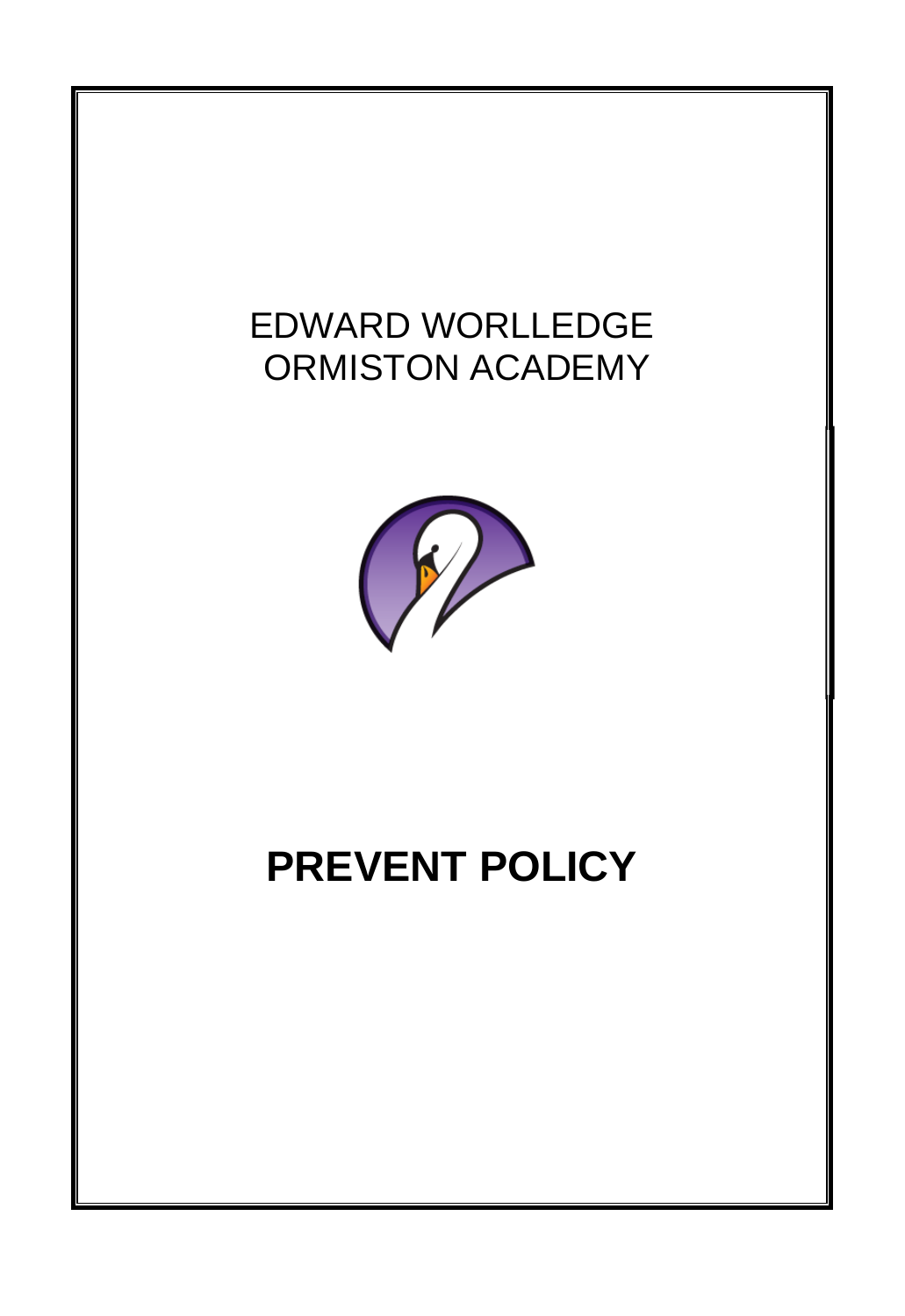# **Responding to speakers promoting messages of hatred and intolerance**

### **1. Introduction**

This "No Platform Policy" aims to ensure that Edward Worlledge Ormiston Academy balances the freedom of speech against the potential use of its facilities for the promotion of extremist ideological, religious or political beliefs. In this context beliefs are considered to be extremist if they include the expression of racist or fascist views; if they incite hatred based on religious interpretation, ideology or belief; or if they promote discrimination on the grounds of political opinion, age, colour, disability, ethnic or national origin, gender, marital status, race, religion or sexual orientation.

This policy is based on information provided in other policies.

# **2. Definitions**

"Extremism" is defined by the Government in the Prevent Strategy as:

"Vocal or active opposition to fundamental British values, including democracy, the rule of law, individual liberty and mutual respect and tolerance of different faiths and beliefs. We also include in our definition of extremism calls for the death of members of our armed forces, whether in this country or overseas"

Not every part of this definition has to be satisfied for a particular individual or organisation to be regarded as extremist.

The Equality Act 2010 prohibits discrimination, harassment or victimization on the basis of the "protected characteristics". These are:

- Age
- Disability
- Gender reassignment
- Marriage and civil partnership
- Pregnancy and maternity
- **Race**
- Religion or belief
- Sex
- Sexual orientation

The Terrorism Act 2000 establishes a list of "proscribed organisations". These are organisations that the Home Secretary believes are concerned in terrorism. It is an offence to belong to a proscribed organisation or to invite support for a proscribed organisation. This includes arranging, managing or addressing a meeting that is intended to support the activities of a proscribed organisation.

A list of proscribed organisations and full details of the proscription offences can be found at –

[https://www.gov.uk/government/uploads/system/uploads/attachment\\_data/file/322142/](https://www.gov.uk/government/uploads/system/uploads/attachment_data/file/322142/20140620-List_of_Proscribed_organisations_WEBSITE.pdf) [20140620-List\\_of\\_Proscribed\\_organisations\\_WEBSITE.pdf](https://www.gov.uk/government/uploads/system/uploads/attachment_data/file/322142/20140620-List_of_Proscribed_organisations_WEBSITE.pdf)

#### **3. Principles**

The Principles on which this policy is based are –

- No person may use the facilities of Edward Worlledge Ormiston Academy to express or promote extremist ideology, religious or political views.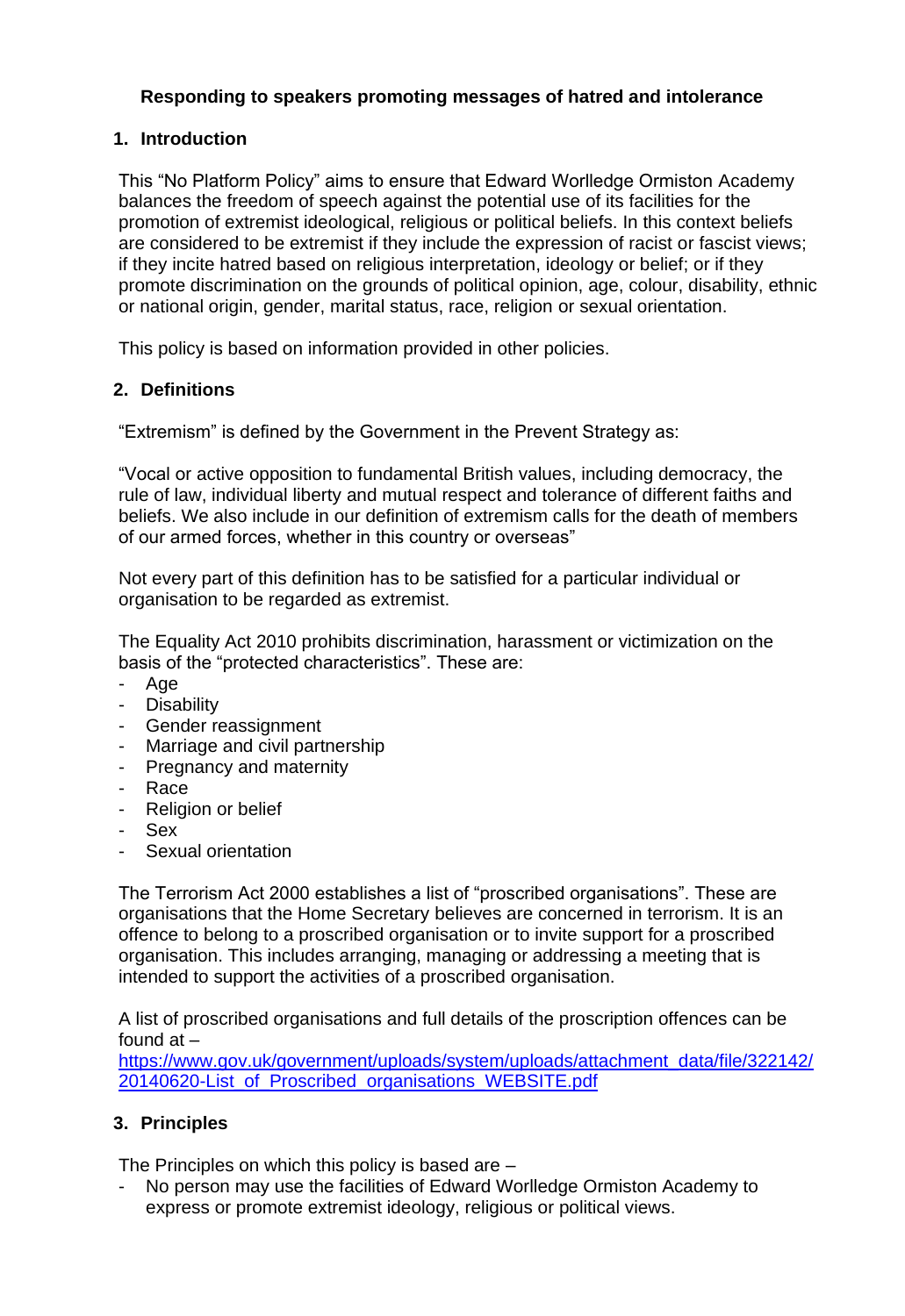- No person may use the facilities of Edward Worlledge Ormiston Academy to express or promote discriminatory views in relation to the protected characteristics listed in the Equality Act 2010.
- Edward Worlledge Ormiston Academy will not allow the use of its facilities by any group or organisation that is proscribed by HM Government.

# **4. Electronic Communication**

Edward Worlledge Ormiston Academy will not allow the use of the academy website, IT facilities or information management processes to:

- Promote discriminatory views in relation to the protected characteristics listed in the Equality Act 2010
- Promote or glorify terrorism
- Promote extreme ideological, religious or political beliefs.

The academy has the right to exercise control over all activities on its IT facilities, including electronic communications associated with the name of the academy and use of academy equipment to access external resources. This includes the right to monitor the use of the academy resources.

# **5. Written and Printed Communication**

Edward Worlledge Ormiston Academy has the right to exercise control over the content of any written or printed material that identifies itself as associated with the academy. It will not allow the use of its facilities in the production of such material, or permit the use of its name, or of any identifying marks relating to the academy, in such material, if that material appears to

- Promote discriminatory views in relation to the protected characteristics listed in the Equality Act 2010
- Promote or glorify terrorism
- Promote extreme ideological, religious or political beliefs.

#### **6. Use of Buildings, Facilities and Property**

In deciding whether to allow any group or organisation to make use of its buildings, facilities and property Edward Worlledge Ormiston Academy will take into account the views, policies and objectives of that group or organisation and may refuse on the grounds that these are incompatible with the policies and objectives of the academy. In particular, access will be refused if it appears likely that the proposed activity would promote extremist ideological, political or religious beliefs.

#### **7. Accountability**

The statutory body of Edward Worlledge Ormiston Academy (Governing Body) has ultimate responsibility for this policy. The implementation of the policy is the responsibility of the Principal.

Edward Worlledge Ormiston Academy will use this **No Platform Policy** for guidance on conducting research into the background of potential speakers, consulting other academies/schools, other organisations, using search engines, assessing the reliability of information found, identifying risks to community cohesion etc.

#### **8. Reporting Concerns**

Academy staff have a responsibility to act on concerns. Staff will have training on how to recognise a potential issue with the promotion of extremism in the academy.